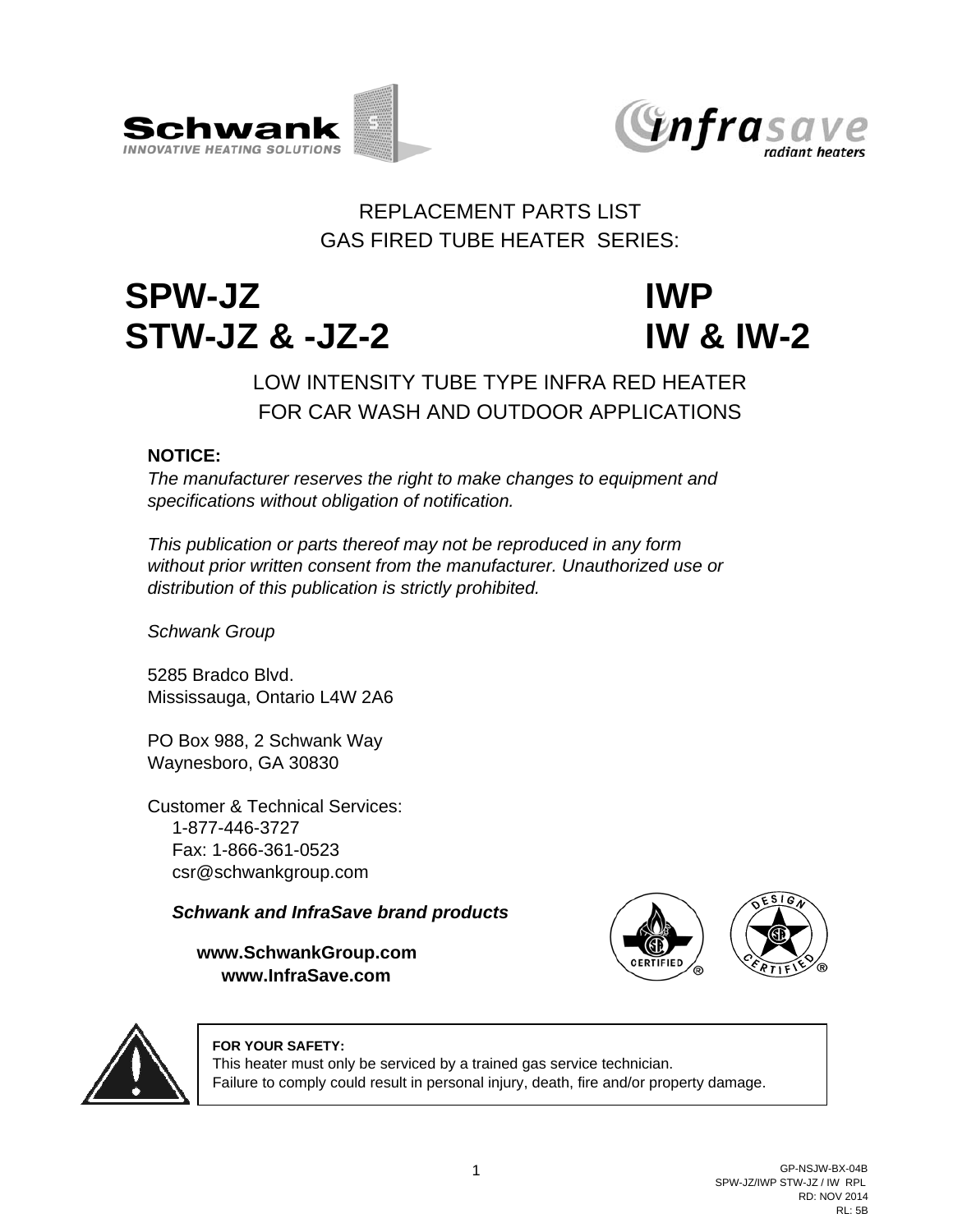

| #            | <b>PART DESCRIPTION</b>            | <b>INPUT</b><br>(Mbh) | <b>MODEL DASH #/</b><br><b>GAS TYPE</b> | PART#             | <b>PART DESCRIPTION PRIMARY</b>               |
|--------------|------------------------------------|-----------------------|-----------------------------------------|-------------------|-----------------------------------------------|
| 1            | <b>BURNER HOUSING</b>              | <b>ALL</b>            | STW-JZ(2) / IW(2)                       | JS-0582-WP        | Burner housing harsh environment              |
|              |                                    | <b>ALL</b>            | SPW-JZ / IWP                            | JS-0582-WP-P      | Powder coated burner housing wet environments |
| $\mathbf{2}$ | <b>IBURNER HOUSING GASKET SET</b>  | <b>ALL</b>            |                                         | JS-0591-WP        | Housing gasket set                            |
| 3            | <b>AIR INTAKE GASKET</b>           | <b>ALL</b>            |                                         | JS-0601-WP        | Air intake gasket (Each)                      |
| 4            | <b>COMBUSTION AIR CONNECTION</b>   | <b>ALL</b>            |                                         | JS-0583-15        | 4 inch Combustion air Connection              |
| 5            | <b>SEALTIGHT CONNECTOR</b>         | <b>ALL</b>            |                                         | JP-2036-XX        | Cord connector - liquid tight                 |
| 6            | <b>ELECTRICAL CORD</b>             | <b>ALL</b>            |                                         | JB-0567-XX        | Electrical cord                               |
| 7            | <b>WATERPROOF GROMMET</b>          | <b>ALL</b>            |                                         | JP-2101-XX        | Water proof gas pipe grommet                  |
| 8            | <b>BLOWER COMBUSTION AIR INLET</b> | 45                    | <b>NG</b>                               | JS-0594-SC        | Blower Restrictor Ring c/w Flange             |
|              |                                    | 45                    | <b>LP</b>                               | JS-0594-ST        | Blower Restrictor Ring c/w Flange             |
|              |                                    | 60                    |                                         | JS-0594-ST        | Blower Restrictor Ring c/w Flange             |
|              |                                    | 80                    |                                         | JS-0595-SP        | Blower Restrictor Ring c/w Flange             |
|              |                                    | 80                    | -B                                      | JS-0594-SC        | Blower Restrictor Ring c/w Flange             |
|              |                                    | 110                   | -B                                      | JS-0595-AE        | Blower Restrictor Ring c/w Flange             |
|              |                                    | 110-200               |                                         | JS-0595-AA        | Blower Restrictor Ring c/w Flange             |
| 9            | <b>BLOWER ASSEMBLY</b>             | 45-175                |                                         | <b>JS-0579-AA</b> | Blower Assembly 1/35 HP - 45 to 175           |
|              |                                    | 200                   |                                         | JS-0579-ZZ        | Blower Assembly 1/20 HP - 200,000             |
| 10           | <b>BLOWER GASKET</b>               | <b>ALL</b>            |                                         | JS-0578-XX        | Outlet blower gasket (Each)                   |
| 11           | <b>EQUALIZER PLATE</b>             | 45                    | $-X1; LP$                               | JS-0593-XL        | Outlet equalizer plate - 29 Holes             |
|              |                                    | 45                    | -X1; NG                                 | JS-0593-NG        | Outlet equalizer plate - 25 Holes             |
|              |                                    | 60-155                | <b>NG</b>                               | JS-0593-XX        | Outlet equalizer plate                        |
|              |                                    | 60-155                | LP                                      | JS-0593-XX        | Outlet equalizer plate                        |
|              |                                    | 175                   | LP                                      | JS-0593-XZ        | Outlet equalizer plate                        |
|              |                                    | 175-200               | <b>NG; 200 LP</b>                       | JS-0593-XX        | Outlet equalizer plate                        |
| 12           | <b>AIR RESTRICTOR</b>              | 45                    | $-X1$                                   | JS-0592-AR        | Burner air restrictor (45-X1)                 |
|              |                                    | 175                   | $-S; LP$                                | JS-0591-XY        | Burner air restrictor (175-S LP)              |
|              | 13 4" NIPPLE                       | <b>ALL</b>            |                                         | JS-0590-GA        | 4" nipple                                     |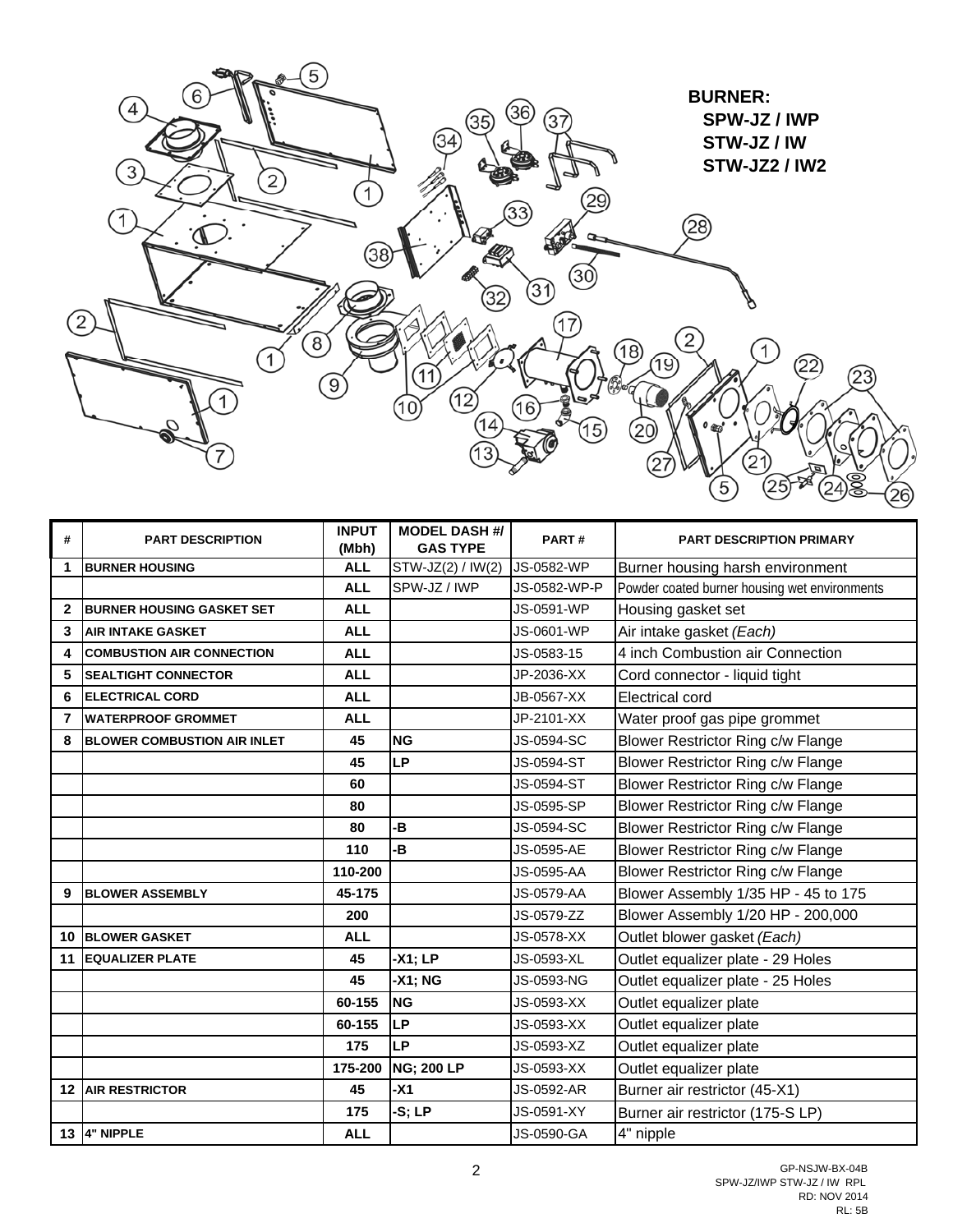| #  | <b>PART DESCRIPTION</b>               | <b>INPUT</b><br>(Mbh) | <b>MODEL DASH #/</b><br><b>GAS TYPE</b> | PART#         | <b>PART DESCRIPTION PRIMARY</b>          |
|----|---------------------------------------|-----------------------|-----------------------------------------|---------------|------------------------------------------|
| 14 | <b>GAS VALVE</b>                      | 45-155                | <b>NG</b>                               | JL-0701-AA    | Comb. Gas Valve 3.5" W.C. NG - 24VAC     |
|    |                                       | 45-155                | <b>LP</b>                               | JL-0703-AA    | Comb. Gas Valve 10" W.C LP - 24VAC       |
|    |                                       | 175-200               | <b>NG</b>                               | JA-0506-XX    | Slow Open Gas Valve 3.5" WC NG - 24Vac   |
|    |                                       | 175-200               | <b>LP</b>                               | JA-0507-XX    | Slow Open Gas Valve 10" WC LP - 24Vac    |
| 15 | 90 DEGREE ELBOW FITTING 1/2"          | <b>ALL</b>            |                                         | JS-0588-XX    | 90 degree street elbow fitting           |
| 16 | <b>MANIFOLD BUSHING</b>               | <b>ALL</b>            |                                         | JS-0589-XX    | Manifold bushing                         |
| 17 | <b>OUTER BURNER CHAMBER</b>           | <b>ALL</b>            | STW-JZ(2) / IW(2)                       | JS-0504-WP    | Outer burner chamber stainless steel     |
|    |                                       | <b>ALL</b>            | SPW-JZ / IWP                            | JS-0504-XX    | Outer burner chamber epoxy coat          |
| 18 | <b>BURNER CUP AIR RESTRICTOR RING</b> | 45                    | NG; LP                                  | JS-0596-AA    | Burner Cup air restr ring 9/32"          |
|    |                                       | 60                    | <b>LP</b>                               | JS-0596-XX    | Burner Cup air rest ring 0.375           |
|    |                                       | 60-175                | <b>NG</b>                               | JS-0596-XX    | Burner Cup air rest ring 0.375           |
|    |                                       | 80-155                | <b>LP</b>                               | JS-0597-XX    | Burner head air rest. ring .500          |
|    |                                       | 175                   | $-S; LP$                                | JS-0597-XY    | Burner Cup air rest ring 175-S LP        |
|    |                                       | 200                   | $-S; LP$                                | JS-0597-YE    | Burner Cup air rest ring 200-S LP        |
|    |                                       | 200                   | -S; NG                                  | JS-0597-YY    | Burner Cup air rest ring 200-S NG        |
| 19 | <b>MAIN BURNER ORIFICE</b>            | 45                    | <b>LP</b>                               | JS-0748-DM    | Gas orifice low intensity HR 48 DMS      |
|    |                                       | 45                    | <b>NG</b>                               | JS-0730-DM    | Gas orifice low intensity HR 30 DMS      |
|    |                                       | 60                    | LP                                      | JS-0742-DM    | Gas orifice low intensity HTR 42 DMS     |
|    |                                       | 60                    | <b>NG</b>                               | JS-0725-DM    | Gas orifice low intensity HTR 25 DMS     |
|    |                                       | 80                    | LP                                      | JS-0736-DM    | Gas orifice low intensity HTR 36 DMS     |
|    |                                       | 80                    | <b>NG</b>                               | JS-0718-DM    | Gas orifice low intensity HTR 18 DMS     |
|    |                                       | 110                   | <b>LP</b>                               | JS-0731-DM    | Gas orifice low intensity HTR 31 DMS     |
|    |                                       | 110                   | <b>NG</b>                               | JS-0752-MM    | Gas orifice low intensity HTR 5.2 mm     |
|    |                                       | 130                   | <b>LP</b>                               | JS-0729-DM    | Gas orifice low intensity HTR 29 DMS     |
|    |                                       | 130                   | <b>NG</b>                               | JS-0758-MM    | Gas orifice low intensity HTR 5.8 mm     |
|    |                                       | 155                   | <b>LP</b>                               | JS-0714-IN    | Gas orifice low intensity HTR 9/64 inch  |
|    |                                       | 155                   | <b>NG</b>                               | JS-0725-IN    | Gas orifice low intensity HTR 1/4 inch   |
|    |                                       | 175                   | <b>LP</b>                               | JS-0724-DM    | Gas orifice low intensity HTR 24 DMS     |
|    |                                       | 175                   | <b>NG</b>                               | JS-0767-MM    | Gas orifice low intensity HTR 6.7 mm     |
|    |                                       | 200                   | <b>LP</b>                               | JS-0719-DM    | Gas orifice low intensity HTR 19 DMS     |
|    |                                       | 200                   | <b>NG</b>                               | JS-0730-IN    | Gas orifice low intensity HTR 19/64 inch |
| 20 | <b>BURNER CUP</b>                     | 45                    | NG; LP                                  | JS-0510-LP-45 | Burner Cup w/ Center Hole                |
|    |                                       | 60-80                 | NG; LP                                  | JS-0510-LP    | <b>Burner Cup</b>                        |
|    |                                       | 110-155               | NG; LP                                  | JS-0512-XX    | <b>Burner Cup</b>                        |
|    |                                       | 175                   | <b>NG</b>                               | JS-0512-XX    | <b>Burner Cup</b>                        |
|    |                                       | 175                   | <b>LP</b>                               | JS-0512-UL    | Burner Cup - Cast Aluminum - No Hole     |
|    |                                       | 200                   | NG; LP                                  | JS-0512-UL    | Burner Cup - Cast Aluminum - No Hole     |
| 21 | <b>FLAME RECTIFICATION PLATE</b>      | 175                   | -S LP                                   | JS-0591-XY    | Flame Rectifier Plate 175-S LP           |
| 22 | <b>FLAME RECTIFICATION</b>            | 110, 130              | -FB                                     | JS-0592-RT    | Flame Rectifier 110, 130 -FB Models      |
|    |                                       | 200                   | <b>LP</b>                               | JS-0592-RX    | Flame Rectifier 200-S LP                 |
| 23 | <b>FLANGE GASKET</b>                  | <b>ALL</b>            |                                         | JS-0591-XX    | Flange gasket (Each)                     |
| 24 | <b>FLANGE ADAPTER</b>                 | <b>ALL</b>            | SPW-JZ                                  | JS-0501-PW    | 4" flanged adapter - Painted             |
|    |                                       | <b>ALL</b>            | STW-JZ                                  | JS-0500-ZZ    | 4" flanged adapter - Stainless Steel     |
| 25 | <b>IGNITER KIT</b>                    | <b>ALL</b>            |                                         | JA-0571-KT    | Igniter & gasket kit / DSI tube heater   |
| 26 | <b>SIGHT GLASS ASSEMBLY</b>           | <b>ALL</b>            | SPW-JZ                                  | JS-0536-XX    | Sight glass assembly - painted           |
|    |                                       | <b>ALL</b>            | STW-JZ                                  | JS-0536-SK    | Sight glass assembly - stainless steel   |
|    | 27 BURNER STABILIZING BRACKET         | <b>ALL</b>            |                                         | JS-0583-05    | Burner suspension bracket                |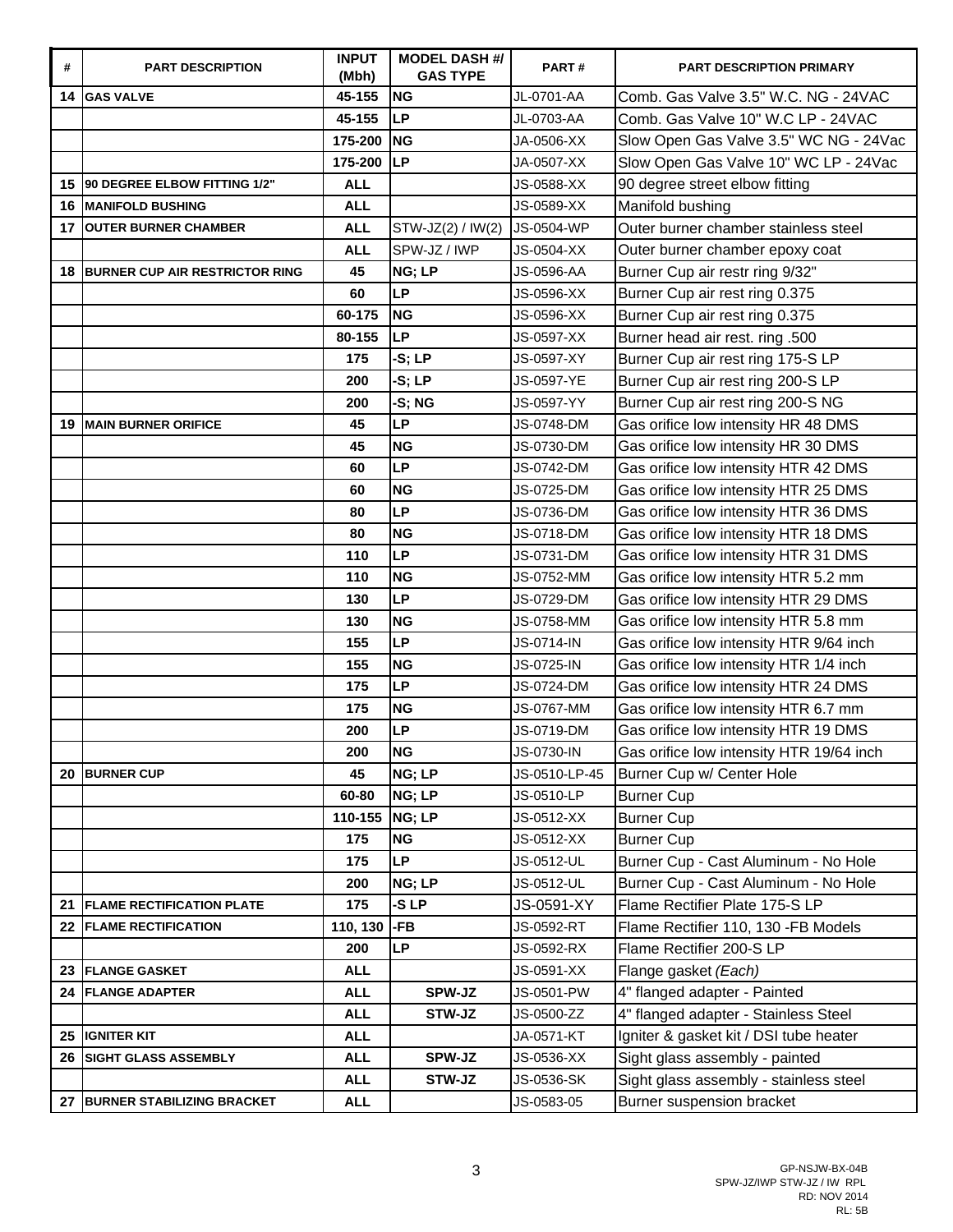| #  | <b>PART DESCRIPTION</b>                   | <b>INPUT</b><br>(Mbh) | <b>MODEL DASH #/</b><br><b>GAS TYPE</b> | PART#             | <b>PART DESCRIPTION PRIMARY</b>             |
|----|-------------------------------------------|-----------------------|-----------------------------------------|-------------------|---------------------------------------------|
| 28 | <b>IGNITION CABLE</b>                     | <b>ALL</b>            |                                         | JS-0518-SA        | Hi voltage wire (24") STW - 2 x 1/4" Spades |
| 29 | <b>IGNITION CONTROL</b>                   | <b>ALL</b>            |                                         | JB-0568-AA        | Control - DSI 3 Try potted Gasliter 50N     |
| 30 | <b>IGNITION CONTROL WIRING HARNESS</b>    | <b>ALL</b>            |                                         | JB-0568-WH        | Potted DSI control wiring harness           |
| 31 | <b>STEP DOWN TRANSFORMER</b>              | <b>ALL</b>            |                                         | JA-0775-XX        | Transformer 120/24V, 20VA AT120B1028        |
| 32 | <b>TERMINAL BLOCK</b>                     | <b>ALL</b>            |                                         | JM-0455-DD        | <b>Terminal block</b>                       |
| 33 | 24V/120V RELAY SWITCH                     | <b>ALL</b>            |                                         | JS-0568-CC        | 24V/120V Relay Switch                       |
| 34 | <b>INDICATOR LAMPS</b>                    | <b>ALL</b>            |                                         | JW-0519-AM        | Amber indicator light                       |
|    |                                           | <b>ALL</b>            |                                         | <b>JW-0519-GR</b> | Green indicator light                       |
|    |                                           | <b>ALL</b>            |                                         | JW-0519-RE        | Red indicator light                         |
| 35 | <b>COMBUSTION AIR PROVING SWITCH</b>      | 45                    | -C; -UH                                 | JS-0576-XX        | Air proving Switch 0.48" WC                 |
|    | "Normally Open" Switch                    | 45                    | $-X1$                                   | <b>JS-0576-AA</b> | Air proving Switch 0.85" WC                 |
|    |                                           | 60                    |                                         | JS-0576-YY        | Air proving Switch 0.30" WC                 |
|    |                                           | 80                    |                                         | JS-0576-XX        | Air proving Switch 0.48" WC                 |
|    |                                           | 110                   |                                         | JS-0575-YY        | Air proving Switch 0.65" WC                 |
|    |                                           | 110                   | -B                                      | JS-0575-ZB        | Air proving Switch 0.90" WC                 |
|    |                                           | 130                   |                                         | <b>JS-0575-YY</b> | Air proving Switch 0.65" WC                 |
|    |                                           | 130                   | -B                                      | JS-0576-UL        | Air proving Switch 1.10" WC                 |
|    |                                           | 155                   |                                         | JS-0575-YY        | Air proving Switch 0.65" WC                 |
|    |                                           | 155                   | -A                                      | JS-0575-UG        | Air proving Switch 1.00" WC                 |
|    |                                           | 175                   | -S; NG                                  | JS-0576-AA        | Air proving Switch 0.85" WC                 |
|    |                                           | 175                   | -S: LP                                  | JS-0576-XY        | Air proving Switch 1.15" WC                 |
|    |                                           | 200                   | -S                                      | JS-0575-ZA        | Air proving Switch 1.40" WC                 |
| 36 | <b>BLOCKED FLUE PRESSURE SWITCH</b>       | 45                    | $-X1$                                   | JS-0577-YY        | Blocked flue switch 0.90" WC                |
|    | "Normally Closed" Switch                  | 45                    | -C; -UH                                 | JS-0577-ZZ        | Blocked flue switch 1.41" WC                |
|    |                                           | 60                    | NG; LP                                  | JS-0577-SS        | Blocked flue switch 0.58" WC                |
|    |                                           | 110                   | -B                                      | <b>JS-0578-UL</b> | Blocked flue switch 1.03" WC                |
|    |                                           | 130                   | -B                                      | JS-0577-XZ        | Blocked flue switch 1.25" WC                |
|    |                                           | 80-155                | NG; LP                                  | JS-0577-YY        | Blocked flue switch 0.90" WC                |
|    |                                           | 175                   | -S: NG                                  | JS-0577-ZZ        | Blocked flue switch 1.41" WC                |
|    |                                           | 175                   | $-S; LP$                                | JS-0577-XY        | Blocked flue switch 1.20" WC                |
|    |                                           | 200                   | -S; NG                                  | JS-0577-UW        | Blocked flue switch 1.33" WC                |
|    |                                           | 200                   | $-S; LP$                                | <b>JS-0578-BB</b> | Blocked flue switch 1.50" WC                |
| 37 | <b>PRESSURE SWITCH TUBING</b>             | <b>ALL</b>            |                                         | <b>JS-0572-SE</b> | P.V.C. tubing set $(2 \times 20")$          |
| 38 | <b>COMPONENT PLATE</b>                    | ALL                   |                                         | JS-0583-41        | <b>Component Mounting Plate</b>             |
|    | <b>WIRING KIT Low Voltage (not shown)</b> | <b>ALL</b>            |                                         | JW-WXXX-HX        | Wiring kit w/ Harness - harsh environment   |